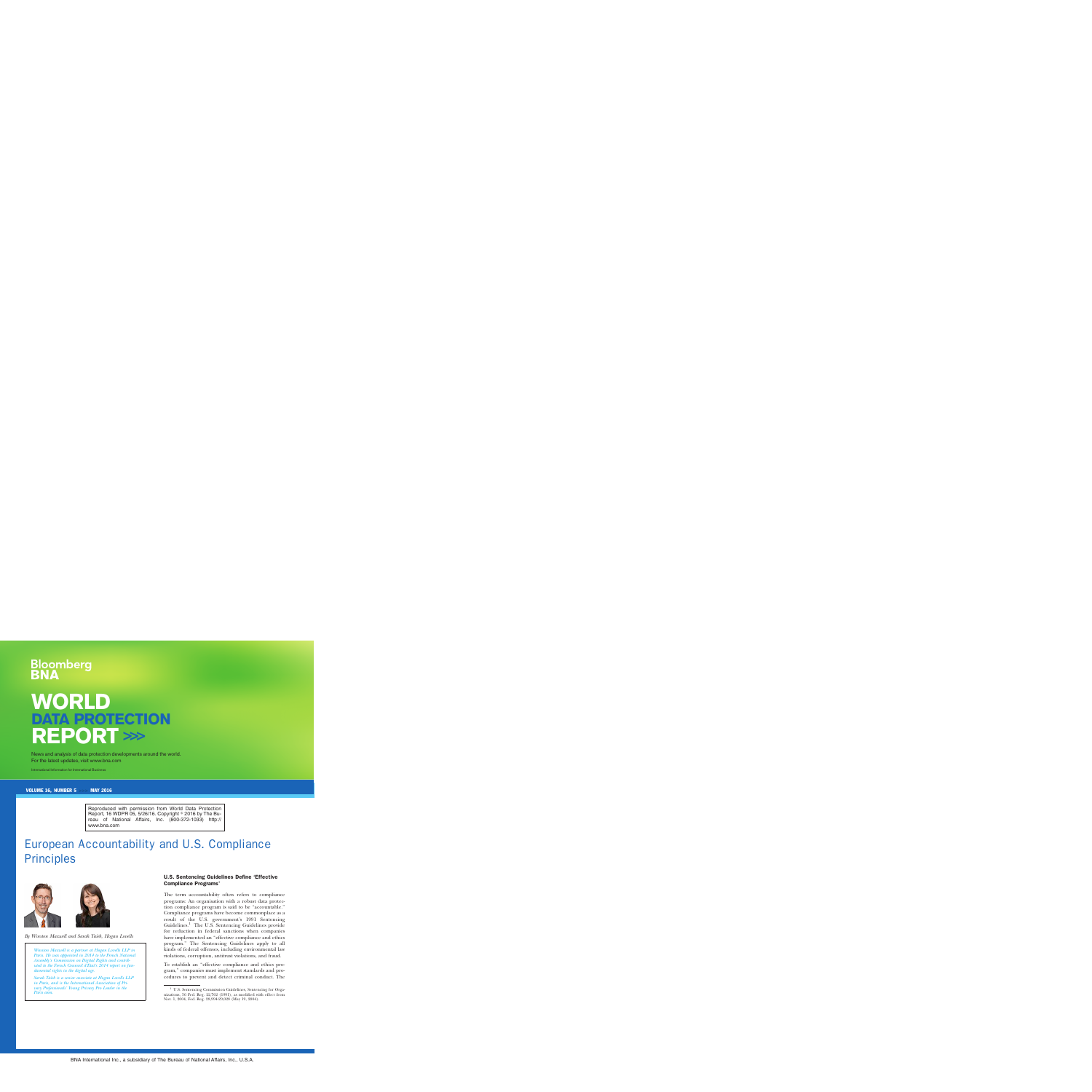company's board must be knowledgeable about the content and operation of the compliance and ethics program and exercise reasonable oversight with respect to its implementation.

One or more specific individuals within senior management must be assigned overall responsibility for the compliance and ethics program, and other individuals must be delegated day-to-day responsibility for the program. Those individuals must be given adequate resources, appropriate authority and direct access to the board or an appropriate subgroup of the board.

The company must put into place training programs, audits and mechanisms for reporting violations. It must ensure that employees have incentives to comply with the program, and that violations are punished. The Sentencing Guidelines led to the emergence of the position of Chief Compliance Officer (CCO) in most large corporations. After the Enron scandal, the U.S. Congress reinforced compliance obligations with the adoption of the Sarbanes-Oxley Act<sup>2</sup>, and reinforced them yet again with the adoption of the Dodd Frank  $Act<sup>3</sup>$ .

#### The 2013 OECD Guidelines and ISO 29100

The 2013 revisions to the Organization for Economic Cooperation and Development (OECD) Privacy Guidelines $4$  require that companies put into place a "privacy" management programme.'' The management programme must, among other things, provide for appropriate safeguards based on privacy risk assessment, and include plans for responding to inquiries and incidents. The company must be prepared to demonstrate its privacy management programme as appropriate, in particular at the request of a competent privacy enforcement authority. Finally, the company must ''provide notice, as appropriate, to privacy enforcement authorities . . .where there has been a significant security breach.''

ISO standard 29100 also contains detailed rules on accountability, requiring documented policies, the appointment of a data protection officer (DPO), appropriate safeguards when transferring personal data to third parties, training, internal complaint handling procedures, and data breach notification obligations. According to the ISO standard, "establishing redress procedures is an important part of establishing accountability.''

#### The European Approach to Accountability

Both the 2013 OECD Guidelines and ISO 29100 share many points in common with the 1991 U.S. Sentencing Guidelines. What about Europe? In 2010, the Article 29 Working Party issued an opinion on accountability, listing measures that companies should take to ensure compliance with the EU Data Protection Directive (95/46/

 $EC$ ), and to demonstrate such compliance.<sup>5</sup> The Article 29 Working Party opinion defines accountability as putting the emphasis ''*on showing how responsibility is exercised and making this verifiable*.''

Binding Corporate Rules (BCR) provide a good example of European accountability in action. BCR are an internal code of practice designed to ensure that an organisation treats personal data coming from Europe in a manner consistent with European privacy norms. BCR require documented policies, an appropriate governance structure, training and audits.<sup>6</sup>

#### Accountability à la Française

In 2015, the French data protection authority (CNIL), published a "data protection governance standard." The standard is divided into 25 requirements relating to the existence of policies for the protection of personal data and to the appointment of a DPO, with enhanced powers and responsibilities.

Entities complying with CNIL's 25 requirements can obtain a privacy governance seal from CNIL. The governance seal is currently the ''gold standard'' of accountability in France, and so far few companies have obtained it. Appointing a DPO with enhanced powers and responsibilities goes to the heart of CNIL's governance seal. To obtain the seal, a company must have a DPO with responsibilities in line with the forthcoming European Union General Data Protection Regulation (GDPR).

The data protection officer informs, provides guidance and monitors the application of the principles of the EU General Data Protection Regulation.

CNIL standard requires that the DPO report to a member of the company's senior management body. The company must provide the DPO with regular training, a specific budget and sufficient means to perform his or her task. The DPO must be consulted on all projects involving processing of personal data and is responsible for conducting training and internal awareness actions. The DPO must conduct a legal analysis of data processing operations, formulate recommendations and propose a preventive action plan and/or corrective actions. He or she must ensure that a privacy risk analysis has been conducted for significant data protection operations.

 $^2$  Sarbanes Oxley Act (SOX) 18 U.S.C. § 1514A  $^3$  Dodd-Frank Wall Street Reform and Consumer Protection Act, Public Law 111-203, 124 Stat. 1376 (2010)

OECD Guidelines on the Protection of Privacy and Transborder Flows of Personal Data, OECD, 1980, updated in 2013 (13 WDPR 31,  $9/20/13$ .

 $^5$  Opinion  $3/2010$  on the principle of accountability, WP 173 of July 13, 2010 .

July 13, 2010 . <sup>6</sup> CNIL's Guide on BCR ''*[Tout savoir sur les BCR](http://src.bna.com/epJ)*.'' <sup>7</sup> [Deliberation No. 2014-500](http://www.legifrance.gouv.fr/jo_pdf.do?cidTexte=JORFTEXT000030073950) of 11 December 2014 on the Adop-

tion of a Standard for the Issuance of Privacy Seals on Privacy Governance Procedures .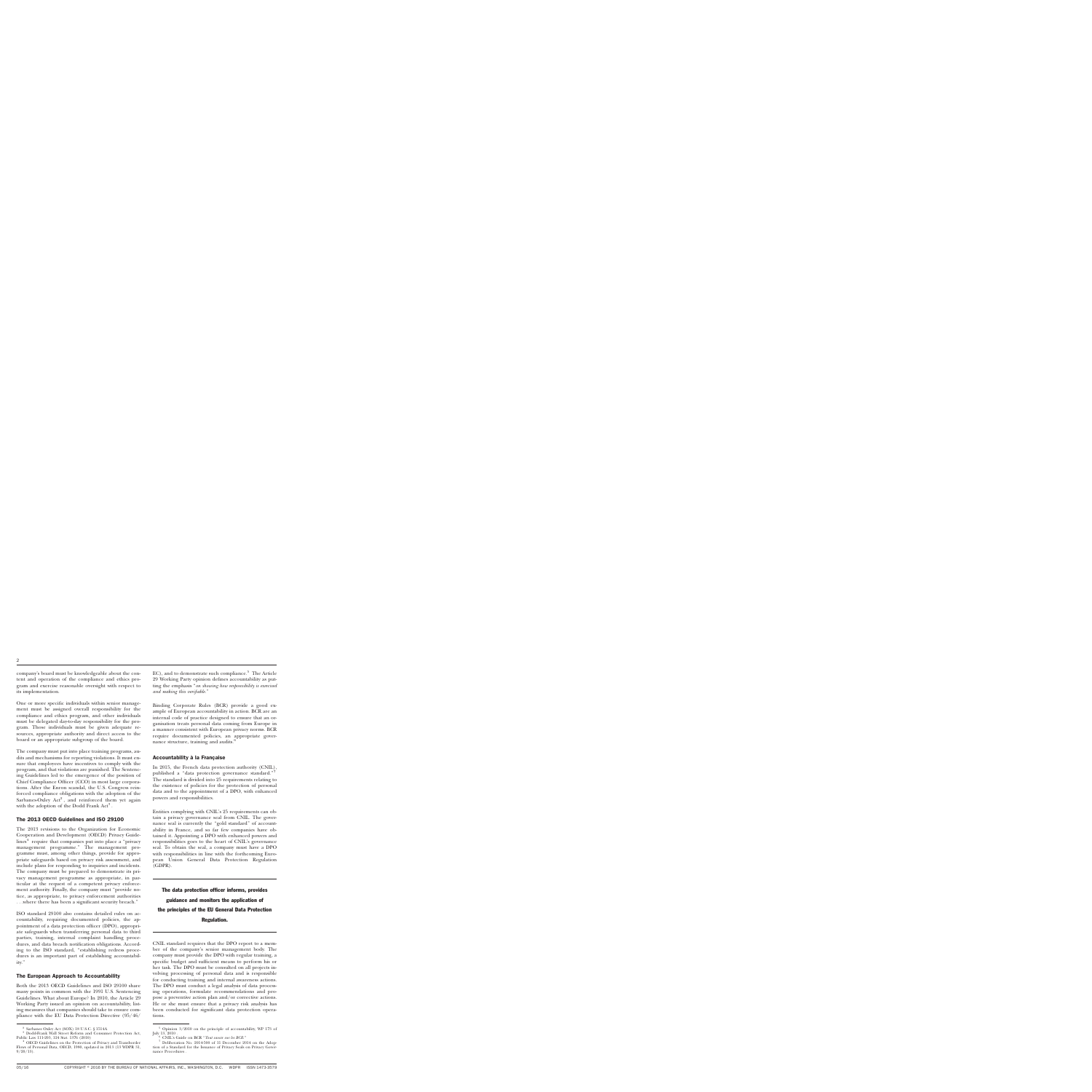#### Accountability and the GDPR

Like the OECD Guidelines, the  $GDPR<sup>8</sup>$  requires that data controllers be able to demonstrate compliance with the general principles of processing personal data under the GDPR. Demonstrating compliance can be done by putting into place appropriate technical and organisational measures, implementing policies for the protection of personal data, and adopting codes of conduct and certification mechanisms.

Under the GDPR, the function of DPO will be significantly reinforced. The DPO must be selected for his or her expertise. He or she must report to the highest level of the company's management. The DPO occupies a strategic position within the company, like the CCO under the U.S. Sentencing Guidelines. He or she must be involved in all issues relating to the protection of personal data within the company, in particular by organizing training and a network of persons aware of the data protection issues within the company. The DPO must ensure that audits are implemented and must contribute to the preparation of impact assessments.

The company must make available all resources and information that are necessary in order to conduct these tasks as well as the means for the DPO to benefit from continuing education. The DPO is a point of contact for supervisory authorities and must cooperate with them. He or she informs, provides guidance and monitors the application of the principles of the GDPR.

The obligation to ''take account'' of a company's compliance measures suggests that regulators should consider accountability as a mitigating factor, just as in the U.S. Sentencing Guidelines.

#### Will Accountability Reduce Sanctions Under the GDPR?

The GDPR will significantly increase the level of administrative sanctions for data protection violations. Sanctions can potentially reach 4 percent of the global turnover of the data controller. When applying sanctions under the GDPR, regulatory authorities will have to take into account the measures taken by the data controller in order to ensure compliance (technical and organisational measures taken to prevent or mitigate damages, the level of cooperation with the supervisory authority, the implementation by the company of codes of conduct and/or certification procedures).

The GDPR is less explicit than the U.S. Sentencing Guidelines, in that the GDPR does not affirmatively state that an effective compliance program will necessarily reduce sanctions. But the obligation to "take account" of a company's compliance measures suggests that regulators should consider accountability as a mitigating factor, just as in the U.S. Sentencing Guidelines.

#### The Three Facets of Accountability

Accountability today is a three-faceted prism:

First, accountability consists of a form of normative coregulation, where the regulator delegates to the company the responsibility for developing internal compliance rules that take into account the specificities of the company. The company will always have more information than the regulator about the company's own operations, and is in a better position to create effective and adapted rules. Detailed rules developed by a regulator may miss their mark due to inadequate information.

The DPO will have an important role in developing these internal rules. Bamberger and Mulligan<sup>9</sup> refer to the chief privacy officer (CPO) as a ''norm entrepreneur'' because of the CPO's role in developing normative frameworks for the organization. The new role of DPO under the GDPR will incorporate this "norm entrepreneur'' function.

Data protection authorities may guide companies in the creation of this internal normative framework. The CNIL, for example, recently created compliance recommendations for certain professional sectors, such as insurance, which are designed to help companies put together their own internal compliance frameworks.<sup>10</sup>

Second, accountability consists of effective monitoring and enforcement of the rules. This can be done by training staff, motivating employees to adopt a ''culture of compliance,'' as well as implementing mechanisms to detect non-compliant activities through audits, internal investigations, and whistleblowing systems. A governance system is necessary to avoid conflicts of interests: the persons in charge of verifying and enforcing compliance cannot report to the persons in charge of the relevant business operations that are being audited. The role of the DPO is particularly important here. By reporting to the highest management body of the company, the DPO can in theory maintain his or her independence from the various business units where processing is taking place, thereby avoiding conflicts of interest.

Third, accountability consists of creating trust among stakeholders, including customers, employees, data subjects and regulators. The protection of personal data is now mainly defined by what clients of the company expect in relation to the processing of their data.<sup>11</sup> As mentioned by the Article 29 Working Party, ''*Only when responsibility is demonstrated as working effectively in practice can sufficient trust be developed*.'' Compliance, and the ability to demonstrate compliance to third parties, help companies increase third party trust.<sup>12</sup>

<sup>8</sup> Proposal for a Regulation of the European Parliament and of the Council on the protection of individuals with regard to the processing of personal data and on the free movement of such data (General Data Protection Regulation) [first reading]—Analysis of the final compromise text with a view to agreement, 15039/15, 15 December 2015 .

<sup>9</sup> Kenneth A. Bamberger and Deirdre K. Mulligan, [Privacy on the](http://scholarship.law.berkeley.edu/facpubs/1305) [Books and on the Ground,](http://scholarship.law.berkeley.edu/facpubs/1305) 63 Stan. L. Rev. 247 (2010).<br><sup>10</sup> CNIL, Les packs de conformité: un succès grandissant, 21 Octo-

ber 2014. <sup>11</sup> Bamberger & Mulligan *supra* note 9. <sup>12</sup> CNIL, Activity report of 2014, p.42.